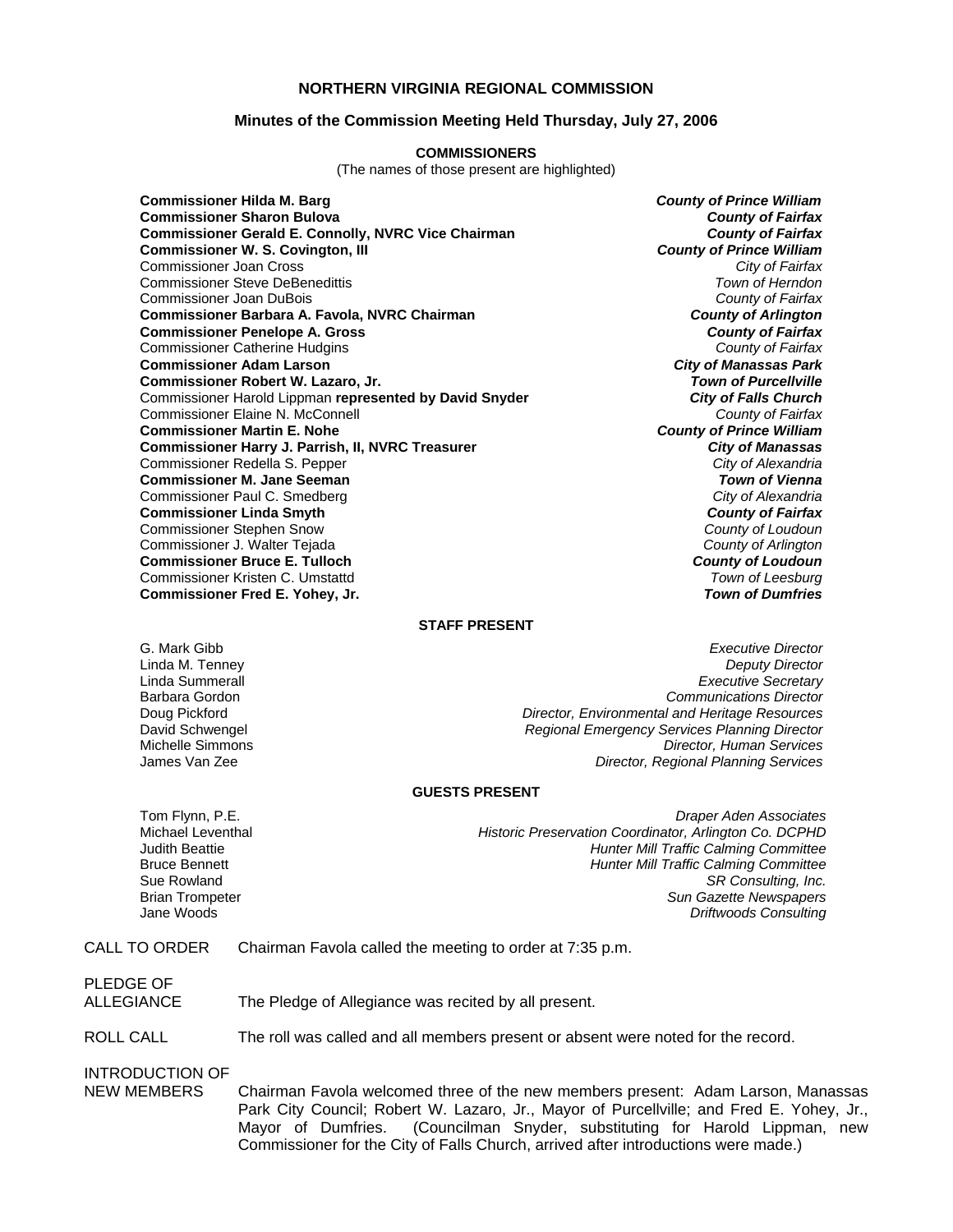| APPROVAL OF<br><b>MINUTES</b>  | Commissioner Tulloch moved approval of the minutes of the June 22, 2006, meeting. The<br>motion was seconded and carried, with Commissioners Covington and Lazaro abstaining.                                                                                                                                                                                                                                                                                                                                                                                                                                                                                                                                                                                                                                                                                                                                                                                                                                                                                                                                                                                                                                                                                       |
|--------------------------------|---------------------------------------------------------------------------------------------------------------------------------------------------------------------------------------------------------------------------------------------------------------------------------------------------------------------------------------------------------------------------------------------------------------------------------------------------------------------------------------------------------------------------------------------------------------------------------------------------------------------------------------------------------------------------------------------------------------------------------------------------------------------------------------------------------------------------------------------------------------------------------------------------------------------------------------------------------------------------------------------------------------------------------------------------------------------------------------------------------------------------------------------------------------------------------------------------------------------------------------------------------------------|
| PRESENTATIONS:<br>А.           | Hunter Mill Road Traffic Calming Study<br>VDOT awarded NVRC the funding for this study. The firm of Draper Aden Associates has<br>been hired to make engineering recommendations. Those recommendations will go to the<br>General Assembly prior to the 2007 session. Mr. Gibb added that tonight's presentation is<br>for information purposes only for the Commissioners.                                                                                                                                                                                                                                                                                                                                                                                                                                                                                                                                                                                                                                                                                                                                                                                                                                                                                         |
| <b>Tom Flynn</b>               | Mr. Flynn pointed out that Hunter Mill Road has many historic and scenic corridor attributes<br>that the consulting firm recommends preserving and enhancing. Another goal of the study<br>is to make the road safe and efficient for all users: automotive, pedestrians, bicyclists and<br>equestrians.                                                                                                                                                                                                                                                                                                                                                                                                                                                                                                                                                                                                                                                                                                                                                                                                                                                                                                                                                            |
|                                | Six traffic-calming approaches for the road are recommended:<br>Roundabouts - handle traffic efficiently and safely<br>1)<br>Landscaped medians - slow traffic a little and reduce accidents<br>2)<br>3) Grass shoulders - provide visual differential; esthetics<br>Splitters - horizontal curves that moderate speed<br>4)<br>5) Slightly straighten a sharp curve of the road<br>6) Put a trail bridge/crossing underneath the automobile bridge                                                                                                                                                                                                                                                                                                                                                                                                                                                                                                                                                                                                                                                                                                                                                                                                                 |
| questions and<br>answers       | Replying to Commissioner Connolly's inquiry, Mr. Flynn said roundabouts do not require<br>more right of way. Responding to Commissioner Parrish, Mr. Flynn said the funding<br>provided is for the study only, not for construction.                                                                                                                                                                                                                                                                                                                                                                                                                                                                                                                                                                                                                                                                                                                                                                                                                                                                                                                                                                                                                                |
|                                | Mr. Flynn discussed the differences between traffic circles and roundabouts. Generally,<br>traffic circles are large and often contain a traffic signal, whereas roundabouts are<br>designed to move traffic at 18-20 miles per hours and the approach to the roundabout is<br>designed to slow the speed of traffic. A single lane roundabout handles 20,000<br>automobiles and multi-lane roundabouts can handle approximately 50,000 vehicles per<br>day. In reply to Commissioners' comments, Mr. Flynn said the roundabouts have signs<br>stating "yield to traffic in circle." He encouraged the members to see the roundabouts on<br>the Virginia Tech campus, as well as in Gloucester and Richmond. Mr. Flynn stated that<br>roundabouts dramatically reduce accidents, with a 90 percent drop in injury and fatality<br>accidents. Mr. Snyder pointed out that the Insurance Institute for Highway Safety has<br>extensive data and research on roundabouts that support the statements made by the<br>consultant. Mr. Gibb added that he, too, was initially skeptical of roundabouts, but he took<br>the staff from the Verband Region Stuttgart to Hunter Mill Road, and they assured him the<br>roundabouts will work if they are correctly designed. |
|                                | Mr. Flynn reported that VDOT has been involved with the study. The consultants are still<br>gathering comments from the county, the community and VDOT and then they will brief the<br>Fairfax County Board of Supervisors.                                                                                                                                                                                                                                                                                                                                                                                                                                                                                                                                                                                                                                                                                                                                                                                                                                                                                                                                                                                                                                         |
| В.<br><b>Michael Leventhal</b> | <b>Boundary Stones</b><br>Mr. Leventhal reported that 38 of the original 40 stones laid to mark the original boundary<br>of the District of Columbia remain. The stones are six feet in height, with two feet<br>appearing above ground.                                                                                                                                                                                                                                                                                                                                                                                                                                                                                                                                                                                                                                                                                                                                                                                                                                                                                                                                                                                                                            |
|                                | The D.C. Department of Transportation (DDOT) has a \$160,000 enhancement grant to<br>research the preservation (protection) of the boundary stones. The grant requires a                                                                                                                                                                                                                                                                                                                                                                                                                                                                                                                                                                                                                                                                                                                                                                                                                                                                                                                                                                                                                                                                                            |

\$40,000 match. Fourteen boundary stones are located in Northern Virginia. DDOT is inviting the Northern Virginia Regional Commission to help with \$15,000 to \$20,000 of the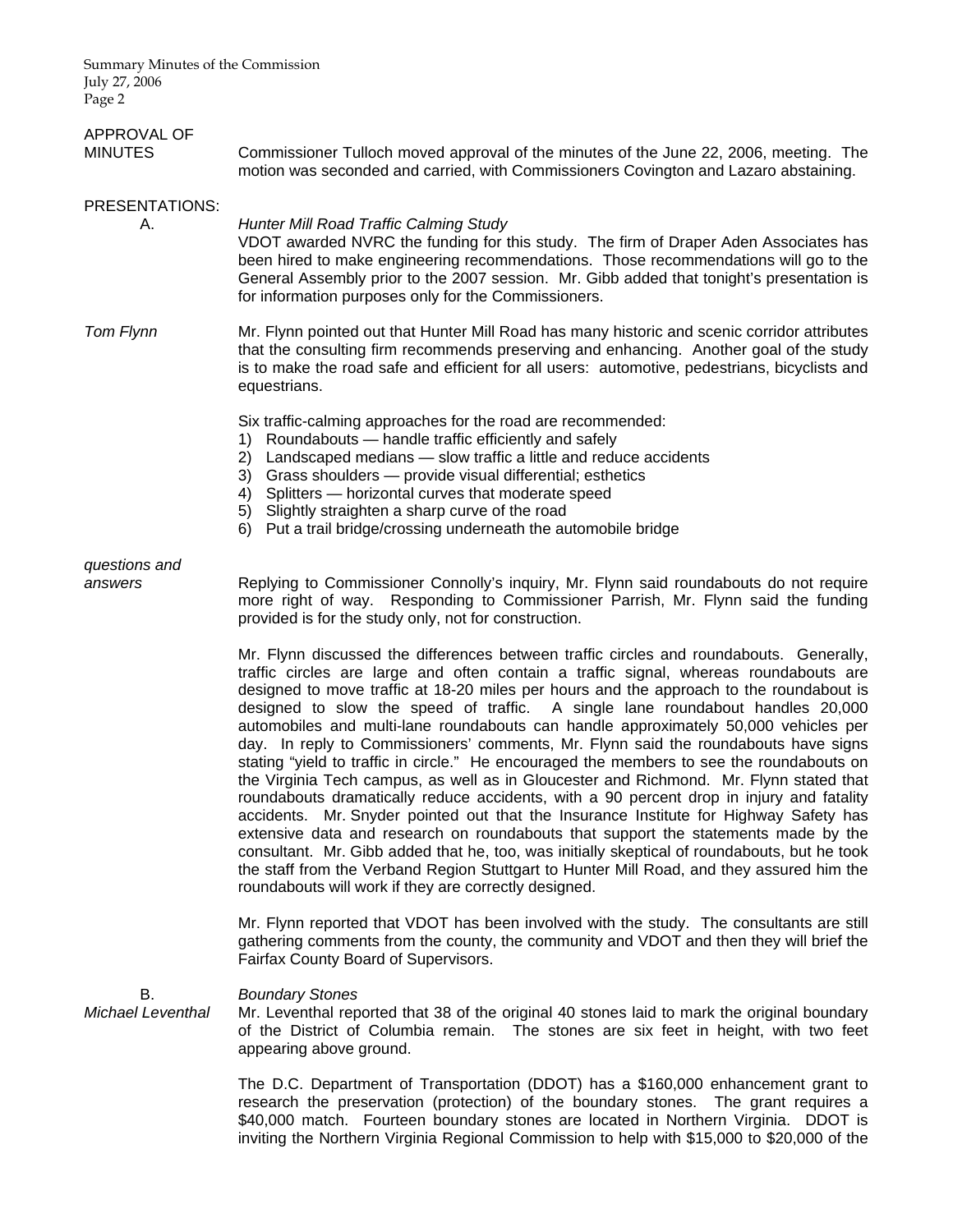> match. Mr. Leventhal suggested that the Northern Virginia Congressional delegation be urged to petition the National Park Service Preservation Lab to be part of the preservation process. Mr. Pickford, NVRC's Director of Environmental and Heritage Resources, advised the members that that grant does not provide for upkeep of the stones on private property.

> It was agreed that NVRC staff will obtain additional information and report back to the Commission at its September 28 meeting.

- CONSENT AGENDA Chairman Favola reported that both items were reviewed by the Operations Committee at its meeting earlier in the evening. Commissioner Connolly moved approval of the Consent Agenda, consisting of the items outlined below. The motion was seconded and carried with Commissioner Larson abstaining.
	- A. June Financial Reports
	- B. Resolution No. P07-02: Amendment of Employee Fringe Benefit Package to Increase Life Insurance Benefit

EXECUTIVE DIRECTOR'S REPORT

- A. Mr. Gibb reported that staff continues work on the regional water supply plan. A working group expects to have a proposal ready in September for the Chief Administrative Officers Committee, and that proposal will then be presented to the Commission on September 28.
- B. NVRC has received \$250,000 from D.C. for the eight percent initial shortfall in CARE Act, Title I funds for the new grant year.
- C. Mr. Gibb met earlier in the week with the new Mayor of Dumfries to discuss holding a charrette in southern Prince William County that includes Route 1 and the Marine Corps Base.
- D. Commissioner Connolly suggested that NVRC provide an orientation on regional issues to all newly elected officials in Northern Virginia. The members agreed this was a good idea.
- E. Mr. Gibb distributed an updated funding chart for NVRC, showing the dramatic reduction in state funding over the past 29 years.

ELECTION OF

OFFICERS Commissioner Bulova moved election of the slate of officers. The motion was seconded and unanimously carried.

a Chairman Vice Chairman **Treasurer** 

# PROPOSED AMENDMENTS

TO BYLAWS Commissioner Parrish, Chairman of the Operations Committee, reviewed the proposed amendments: membership termination, membership and representation formula, alternates, the five standing committees, weighted voting, and dues formula change. Commissioner Parrish moved that the bylaws be amended as proposed. The motion was seconded.

> The members thanked Commissioner Parrish and the Operations Committee members for their work and gave them a round of applause.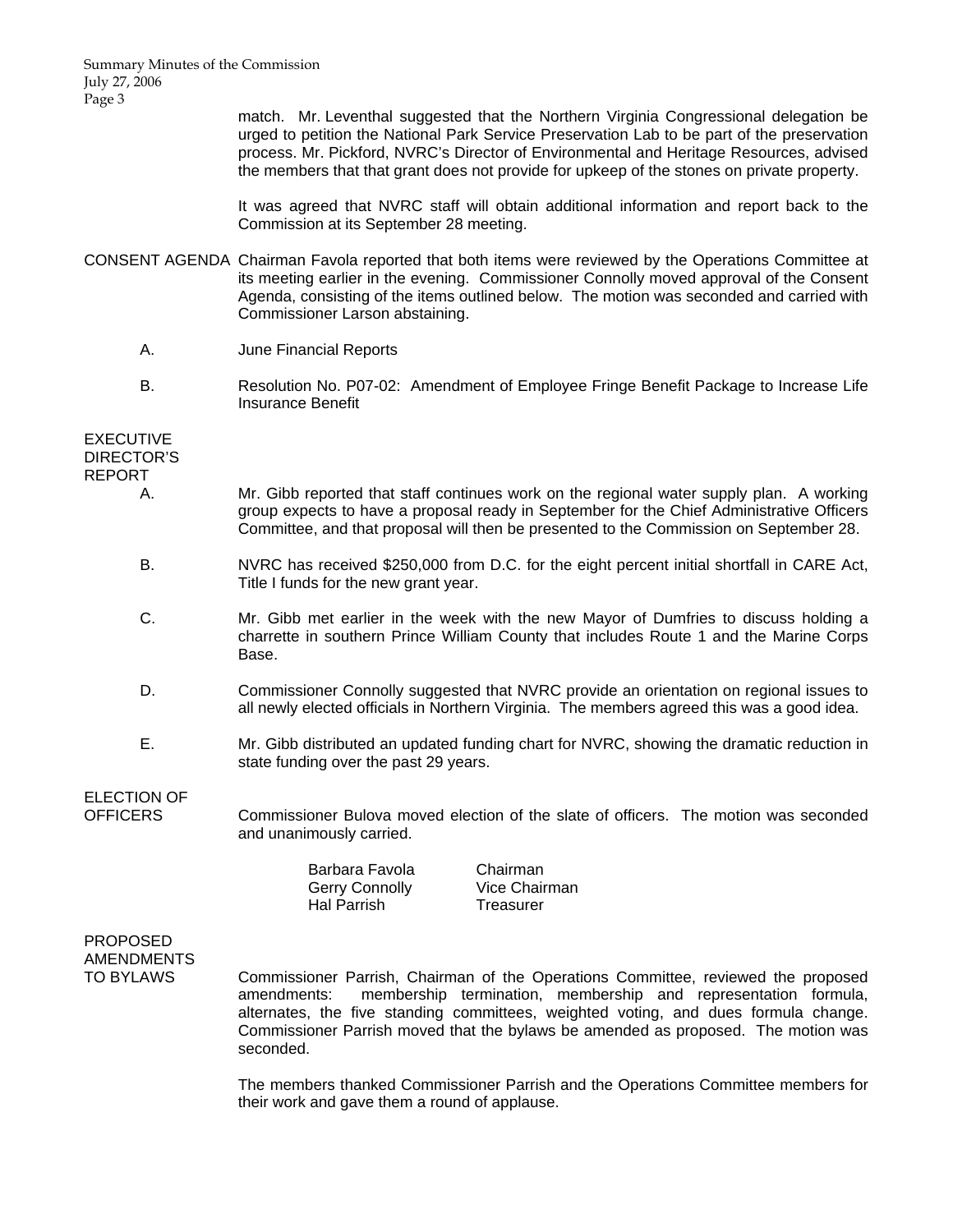> After discussing the four-year phase-in period for the new dues formula, which will affect towns most significantly, the motion carried with Commissioner Lazaro abstaining.

### **COMMITTEE** REPORTS *Communications* Staff distributed a written report as well as recent news releases. Ms. Gordon, NVRC's Director of Communications, reported that Fairfax County website staff have been extremely helpful in reviewing NVRC's needs in anticipation of drafting an RFP to contract to update NVRC's website. *Legislative* Commissioner Connolly, committee chairman, reported that the date of the special session on transportation funding is still unknown, although the session will begin sometime in September. The financial committees will hear the Governor's mid-year report on August 28. VDOT's report on the cost to complete the secondary road funding allocations is dire: Northern Virginia has lost \$10.5 million in real dollars (not accounting for inflation) in ten years. Commissioner Connolly stated that as a Commission, all NVRC members need to raise their voices more effectively with state legislators. The Fairfax County Chamber of Commerce recently released the results of its poll of 1,800 county residents, with 54% listing transportation as their number one priority, while 10% listed education as the top priority. Chairman Favola suggested that the Legislative Committee develop a strategy to mobilize the public. Commissioner Connolly agreed, adding that a draft legislative program will be available in October for action at the December 14 meeting. Commissioner Parrish raised the issue of how much money Northern Virginia gets back from the General Assembly, adding that he has heard it is only 29¢ per \$1.00. Commissioner Gross said Fairfax County receives 19¢ to 20¢ for every \$1.00 it sends to Richmond. Several members concurred with Commissioner Gross, saying that generally, the Northern Virginia localities are thought to receive about 20¢. Commissioner Tulloch said the Commission should discuss how Northern Virginia is represented in Richmond. Some members expressed frustration with VDOT's funding priorities. Mr. Snyder stated it is a misperception that Northern Virginia receives its fair share of transportation dollars — it doesn't; it is important to look at structural changes to the whole funding/ planning system and look at the structural aspects. He stressed the importance of letting the voters know they must contact their state legislators about this. Commissioner Covington commented on the need for Northern Virginia to have its own lobbying group. Commissioner Connolly raised the issue that the state needs to invest in its infrastructure and that it does not use its bonding capacity to the fullest. The state has set a five percent cap on bonds whereas the counties have 10 percent; further, the state uses only 2.5 percent of its bond capacity. Chairman Favola said the Commission will arrange trips to Richmond during the special September session. *Operations* Commissioner Parrish reported that Mr. Gibb's contract ended December 31, 2005. The Operations Committee has been working on Mr. Gibb's annual appraisal and contract for several months. Commissioner Parrish moved that the Executive Director's former contract be extended through December 31, 2006, that a work plan and goals be developed, and that a one-time cash payment or a deferred compensation contribution be

made. The motion was seconded.